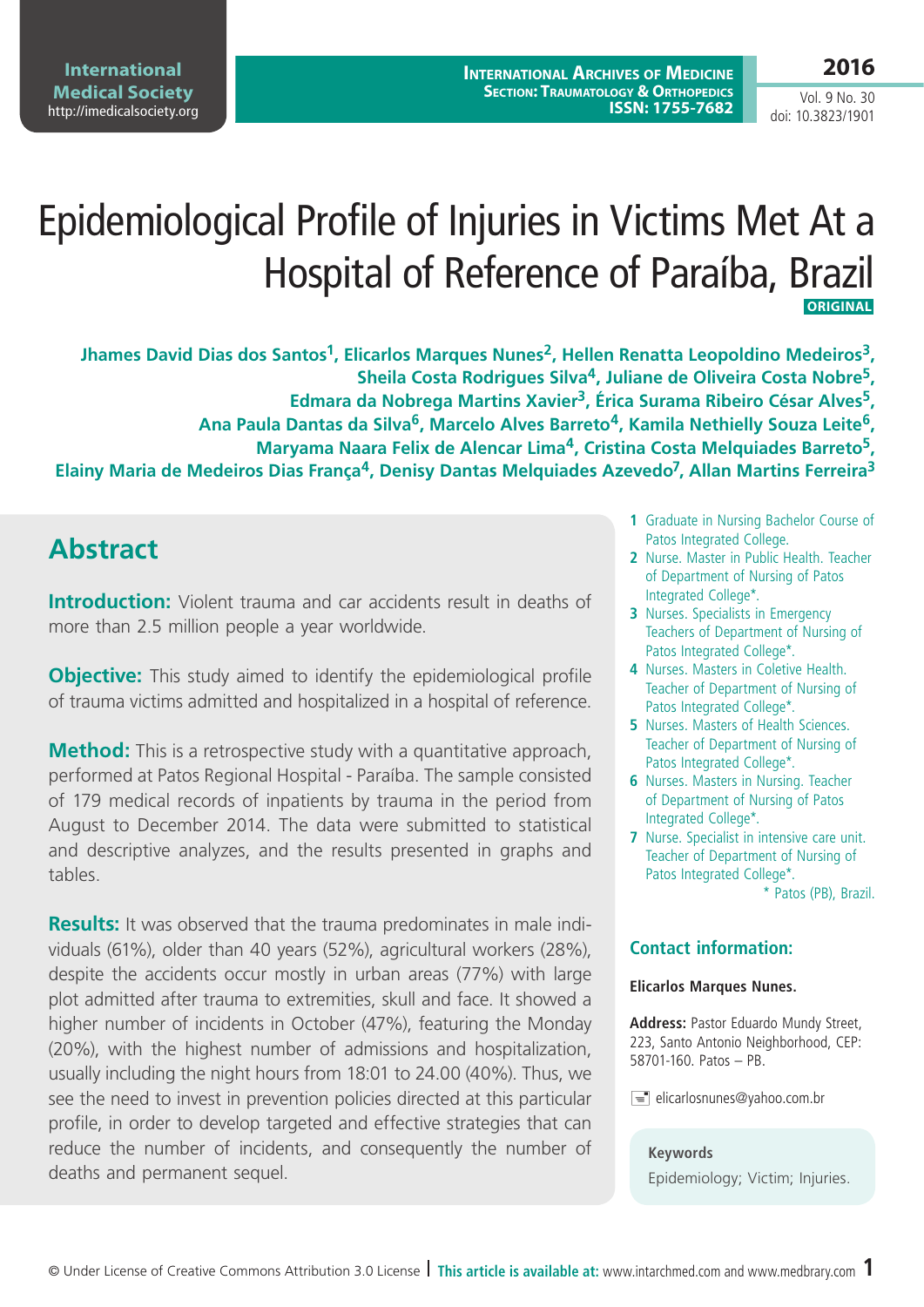**2016**

### **Introduction**

The trauma remains one of the three leading causes of death worldwide and is the leading cause of death among children, adolescents and young adults in North America and the UK. Violent trauma and car accidents result in deaths of more than 2.5 million people a year worldwide. About 80% of deaths in adolescents and 60% in children are caused by trauma, been still the seventh cause of death in the elderly [1].

In Brazil, according to the Ministry of Health, there are about 150,000 violent deaths a year, and about nine billion of reals are intended for trauma care annually, nearly a third of all that is invested in public health in the country [1]. Therefore, establishing a routine of priorities in emergency care for trauma victims is crucial to ensure higher chances of survival and reduction of sequels.

Homicides and traffic accidents accounted for 62.5% of all deaths from external causes in Brazil in the last decade (DI CREDO; FELIX, 2012). According to comparative data conducted by the National Confederation of Municipalities (CNM), the year of 2008 also revealed that the Brazilian transit killed 2.5 times more than the US, and 3.7 times more than the European [3].

Trauma is any harmful event to the individual's body, or injury to tissue, organ or body part, caused suddenly by a physical etiology agent, with varied nature and extension and predominantly from external origins. Usually comes from the release of specific forms of energy (mechanical, thermal, chemical, by radiation or electrical). Thus, because it comes from the action of known etiologic agents, by requiring specific therapeutic attitudes and procedures, and above all, to be preventable, trauma is considered a public health disease, representing a serious social and community problem with increasing relevance [4].

By preferentially affect young and previously healthy people, it results in potential loss of work and productivity and thus, in vastly greater social costs than other diseases, such as cardiovascular and neoplastic [5]. This epidemiology has propelled the emergency care services in Brazil and around the world to organize themselves to meet the five major control aspects of the trauma: prevention, care before hospitalization, in-hospital care, rehabilitation and catastrophe and major disasters care plan. [6]

As the daily lives of health professionals, including the nurse, are based on unexpected, diverse and complex situations, especially those who work in urgency and emergency services, it was seen the important need to identify the characteristics of trauma victims assisted in an Emergency Department for a previous improvement in the care of these individuals, as well as the establishment of a preventive plan, aiming at the adoption of public policies that prioritize the use of material and human resources necessary to prevent and reduce these cases.

Based on this assumption, the following question arose: What is the profile of trauma victims treated at Patos Regional Hospital? The study aimed to identify the epidemiological profile of victims of trauma met and admitted at Patos Regional Hospital - Paraiba and to identify the main types of trauma and its complications; enable the epidemiological recognition of trauma treated at the municipality; and describe the trauma prevention strategies and actions of promotion and protection to population health.

# **Methodology**

This is a retrospective study with a quantitative approach, which was conducted through the analysis of medical records of patients admitted to the Emergency Department (ED), met and admitted to Deputy Jandhuy Carneiro Regional Hospital, in Patos county - Paraíba, in which, it has its ED divided into four sectors: red wing (emergency), yellow and green wing (urgency) and risk rating. Data were analyzed from the period comprising August to December 2014.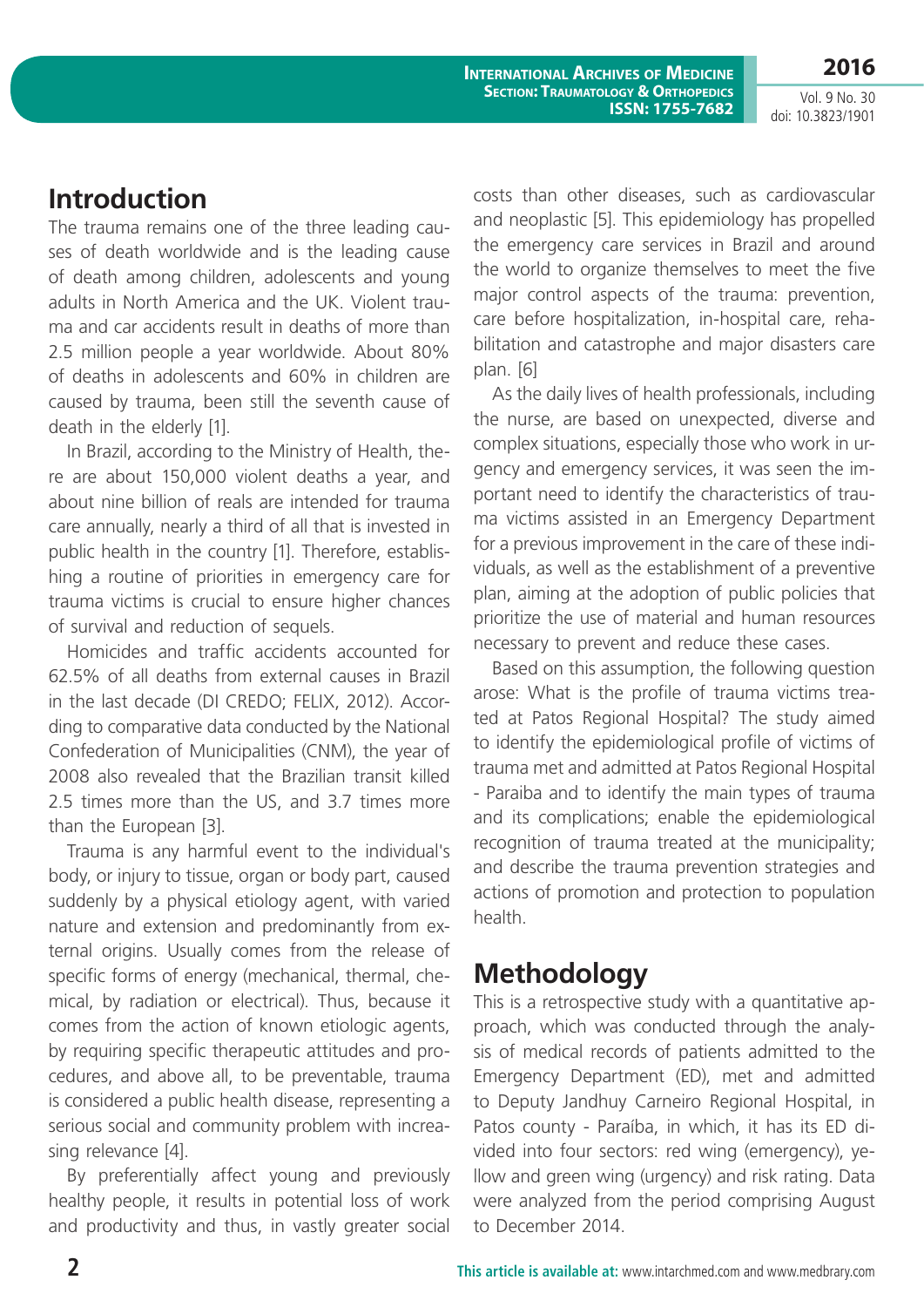**2016**

Vol. 9 No. 30 doi: 10.3823/1901

The population were consisted from 332 files of trauma victims met and admitted to the hospital under study, the admissions are for the aforementioned period, while the sample consisted of 179 medical records, and this number is calculated from Santos Calculation Analysis Sample [7], which uses the calculator to find out the necessary which sample in necessary on a survey of simple random sampling for categorical variables.

In the survey were included all records of patients victims of trauma, attended and hospitalized in Patos Regional Hospital between August and December 2014, among the cases: the physical assault (including interpersonal and bites violence, injury by firearms and cold steel), trampling (including car, truck, motorcycle, bicycle and bus), vehicle accidents (including collision with other vehicles, poles, walls, houses and motorcycle fall), bicycle accidents, work accidents, intoxication boards or poisoning, falls from height and impact unrelated to the fall (direct collision with furniture, facilities, internal and external elements of the residences of patients). They were not included in the study records with illegible letters, difficult to understand and incomplete data, as well as those patients admitted to the Hospital from clinical or psychiatric emergencies.

Data were collected using a questionnaire with objective questions including the following variables: type of care the victim, gender, age, profession, origin, day of the week, the incident turn, type of trauma, and other data related to the purpose of the study.

Data collection was conducted between the months of March and April 2015, in good time for the officials of the cold case of the search source Hospital, where the records were selected randomly then individually analyzed for the variables under study.

After collecting the data, the following results were organized in tables and graphs, which were statistically analyzed, analytically and according to its variables. Subsequently, discussed and related to literature from the reading and understanding of the researchers.

The research project was submitted and approved by the Ethics Committee and Research of Patos Integrated College, via Brazil Platform, located in the county of Patos - PB through the CCAA: 44191515.5.0000.5181, where it obtained the legal consent to conduct the research according to ethical principles.

The research was based taking into account the ethical aspects of research involving human subjects, as outlined in Resolution No. 466/12 of the National Council of Health, which regulates research involving human subjects [8].

In this study, it could have presumed risks, not physicists to study participants, but related to damage of moral, intellectual, social, cultural or spiritual dimensions, but were avoided to the maximum.

With respect to the benefits, this study will benefit both the researcher, who will get results to improve users' knowledge about the methods of prevention of trauma, as well as health and academics professionals, to improve their functions, behaviors, their social point of view and forms of interaction with the general population.

# **Results and Discussions**

It was observed that 61% (110) of victims of trauma internal at the hospital under study were male, while 39% (69) were female. It is noticed that the number of men is higher than women, these numbers already expected, since men are more likely and more exposed to certain circumstances that can lead to incidents such as: start working earlier, in remote places, with heavy machinery, at industry or construction; they have more involvement with interpersonal violence or physical abuse; they are more reckless in traffic; and respond to assaults more frequently, in comparison with women.

There is an increased prevalence of trauma in males. Apart from that, the traumas that most affect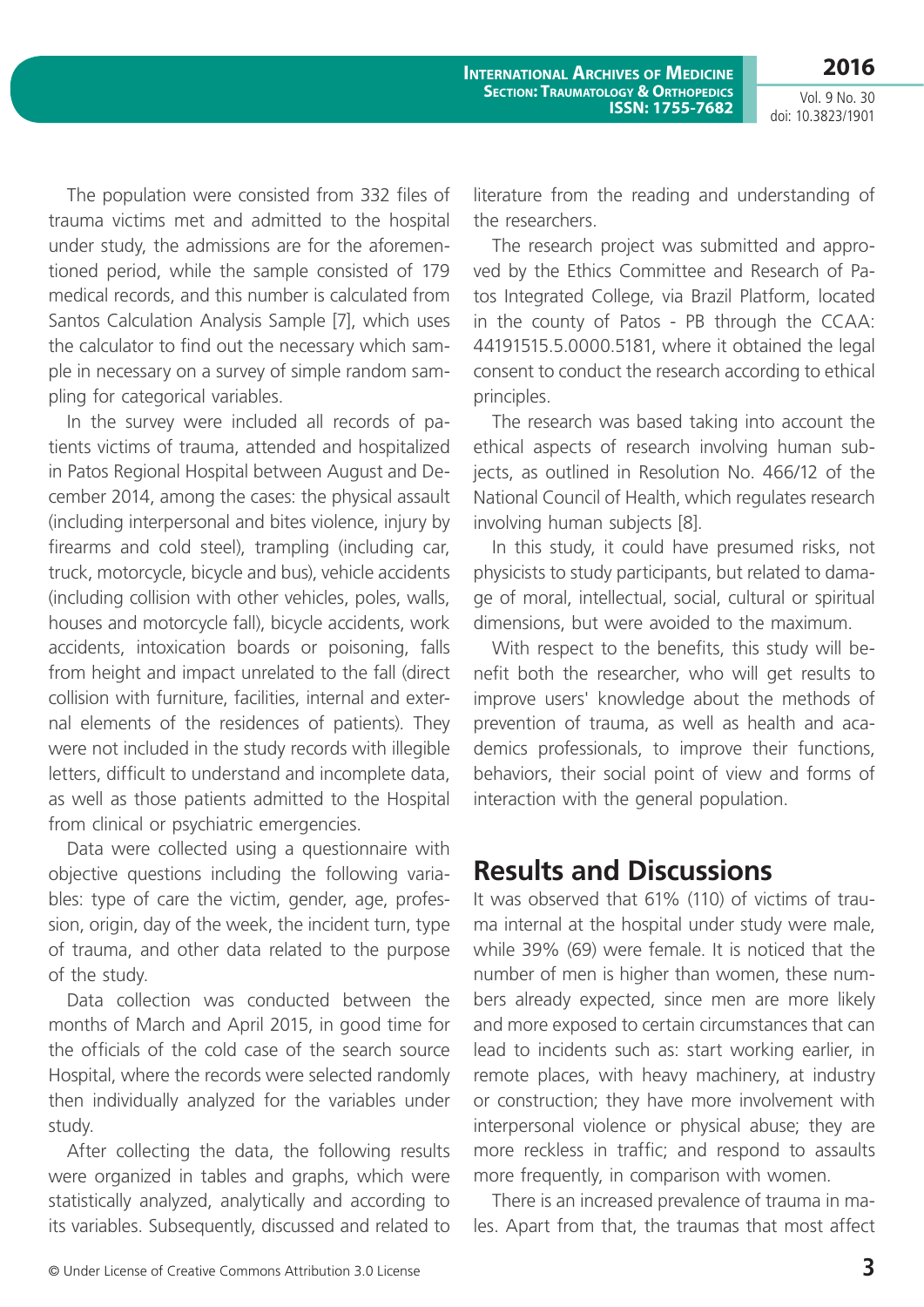men are caused by traffic accidents, followed by personal violence and falls [2].

The involvement of men may be related to social and cultural behavior. By the tendency to be more aggressive and by characteristics such as impulsiveness, immaturity, the search for intense feelings, motivation and influence of groups of friends and delinquent behavior [9].

The number of deaths has expressive index in the age group between 15 and 49 years and the behavior of violent deaths demonstrates high male mortality. In homicides, male mortality reaches currently 12 men for every woman in the age group 20-29 years of age [10].

Where it was known, the prevalence of victims of trauma aged over 40, who account for 52% (93) of the victims included in the sample. It was observed that 15% (27) of internal subjects were aged between 15 and 20 years of age, 12% (21) aged between 26 and 30, 9% (16) of the victims were aged between 31 and 35, 8% (15) between 21 and 25, and finally quantifying only 4% (7) patients, victims aged between 36 and 40 years.

 It was concluded that most of the individuals included in the survey, internal after involvement in traumatic conditions, are older than 40, or are already in the elderly (60 and over), which contradicts common sense and some other studies, that point out young people, as a category that is more involved in incidents, because they are more irresponsible in traffic; been in experimental phase and in phase of new discoveries.

It is noticed that the older the individual, the greater also its fragility and susceptibility to external events [11]. Falls are the most common and disabling events in the elderly, causing large number of institutionalization and mortality and may be defined as unintended event that causes a person inadvertently fall to the ground at the same level or lower in another [12].

The strands are influenced by several factors, according to the culture and living conditions of the elderly, in addition to being associated with biopsychosocial problems [13], the own aging is associated with a higher risk of occurrence of the frailty syndrome, which consists another predisposing factor to trauma, having decreased of physiologic reserve and homeostatic body's ability to withstand stressful events [14].

The importance of prevention is seen as fundamental, because in conception, the trauma is the leading cause of death in individuals under 45 years of age [15].

It is observed from the data presented in **Table 1**, which asks the profession and an occupation of the hospitalized victims, 28% (51) of the victims were farmers, 26% (46) retired, 12% (22) were students,

**Table 1.** Data relating to the profession of victims assisted.

| <b>Socio-demographic characteristics</b> |                          |                |  |
|------------------------------------------|--------------------------|----------------|--|
| <b>Specifications</b>                    | F                        | %              |  |
| <b>Victims Occupation</b>                |                          |                |  |
| <b>Butcher</b>                           | 1                        | 1              |  |
| Administrative agent                     | 1                        | $\mathbf{1}$   |  |
| Farmer                                   | 51                       | 28             |  |
| Retired                                  | 46                       | 26             |  |
| Dealer/Self Employed                     | $\overline{4}$           | $\overline{2}$ |  |
| Cook/Domestic                            | 13                       | 7              |  |
| In charge of production                  | $\mathbf{1}$             | 1              |  |
| <b>Nurse</b>                             | $\mathbf{1}$             | $\mathbf{1}$   |  |
| Student                                  | 22                       | 12             |  |
| petrol attendant                         | 1                        | 1              |  |
| Public agent                             | $\overline{\mathcal{L}}$ | $\overline{2}$ |  |
| Mechanical                               | $\overline{2}$           | 1              |  |
| Military                                 | $\overline{2}$           | 1              |  |
| Driver / Moto Taxi Driver                | $\overline{4}$           | $\overline{2}$ |  |
| Originally from Civil Construction       | 16                       | 9              |  |
| Concierge                                | $\mathbf{1}$             | 1              |  |
| <b>Broadcaster</b>                       | $\mathbf{1}$             | $\mathbf{1}$   |  |
| shoemaker                                | $\overline{1}$           | $\overline{1}$ |  |
| <b>General Services</b>                  | 4                        | $\overline{2}$ |  |
| Uninformed                               | 3                        | $\overline{2}$ |  |
| Total                                    | 179                      | 100            |  |
| Source: Research data, in 2015           |                          |                |  |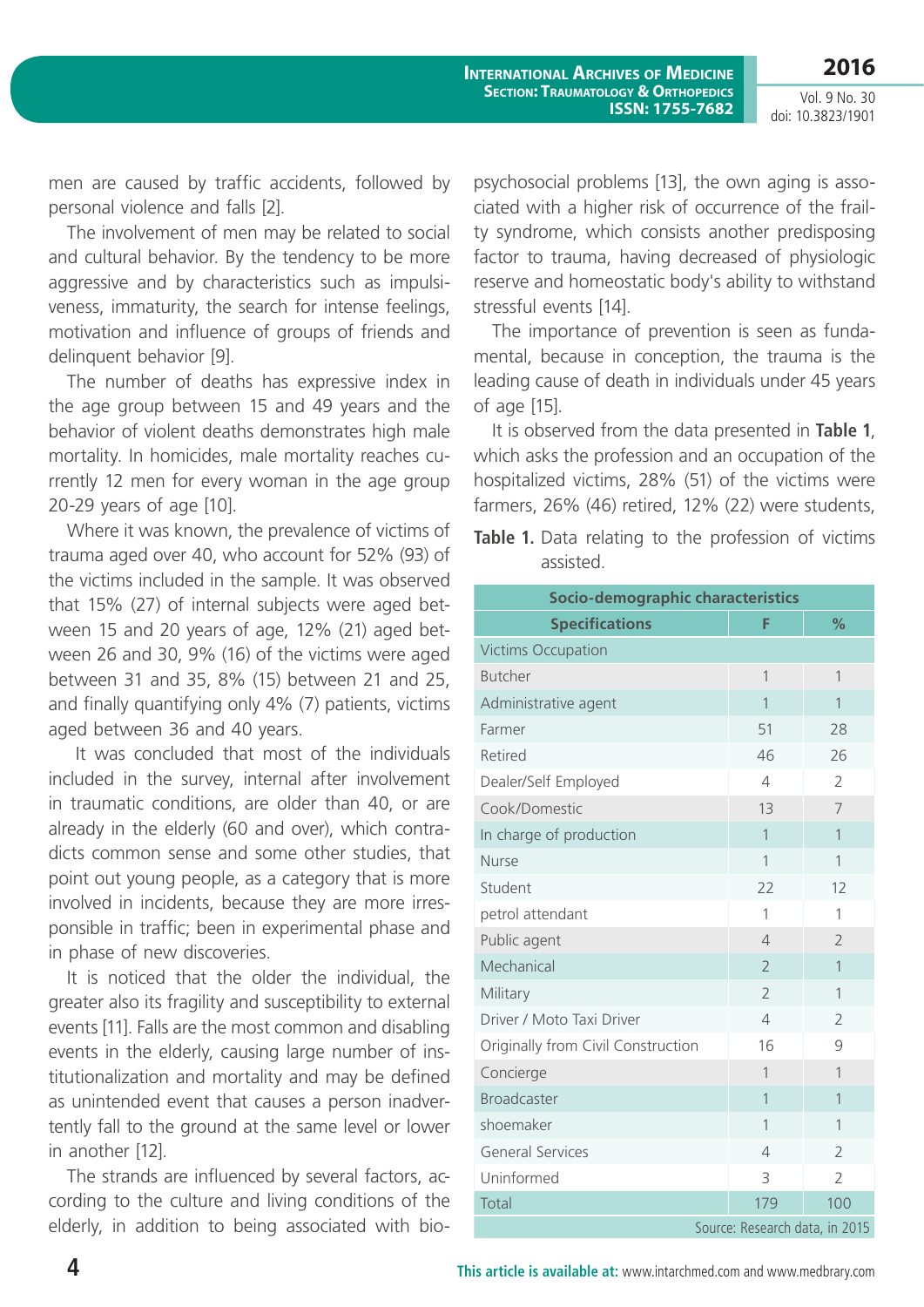9% (16) of the victims worked in construction (bricklayers, painters, locksmiths and servants), and 7% (13) are cooks or domestic.

Sharing the same percentage of 2%, with (4) representatives, civil servants, people working with general services, traders or self-employed, and drivers or motorcycle taxi drivers. With the same percentile, it is observed that 1% of the victims, represented by (2) individuals are mechanical and military, while 1% (1), also sharing the same percentage, is represented by butchers, administrative staff, people responsible for production, nurses, attendants, porters, broadcasters and shoemaker. 2% (3) did not inform the profession or are unemployed.

Note that farmers are the most affected by traumatic conditions, often due to the misuse of tools or instruments used at work, as well as professionals from the construction industry. It is worth noting, too, that are high statistics related to students (due to exposure) and retirees, who are often victims of falls, by the perception and decrease in reflexes arising from the aging process itself.

The various health problems presented by farmers are related to the lack of adoption of health promotion programs for agricultural workers, which could actually bring changes in the workplace and in the living and health conditions of these individuals [16].

The data of **Figure 1**, show that the Urban Zone remains the place more frequently to traumatic events. It is observed through the analysis that 77% (137) of the incidents took place within the city, while 23% (42) occurred in the rural area or local roads, linking the country to the city.

 Studies have shown that the origin of the trauma has a higher concentration in urban zone [17]. The traffic is influenced by neighboring towns compared to big cities and metropolitan areas, leading to a high demand in the traffic lanes that without major investments by the public sector, have critical points that favor the occurrence of accidents [18].

About the Rural Zone, which was once synonymous with peace and tranquility, now loses some of this concept due to the high rate of robberies in the



field, given the ease of escape by offenders through the back roads, deserted and untended.

According to data from **Figure 2**, which defines the month of care for victims, we note that 47% (84) of hospitalized trauma patients were admitted in October, 31% (55) of admissions were made in the month of August, 14% (25) in September, 8% (15) in November, and was not obtained hospitalization data for the month of December. It is perceived by the data that the highest number of admissions was made in October.

It is noteworthy that at the time of the survey, we did not find any data for the month of December, by the absence of hospitalizations for traumatic conditions in the service or the non-inclusion of records relating for this month in the archive of the studied Hospital, since by it is a festive month, prior to the summer, it may be that the trauma rates in December are similar to other months in the study.

These data contradict what most literature points. Studies show that December, January and July are the months with the highest incidence of traumatic because they correspond to longer drive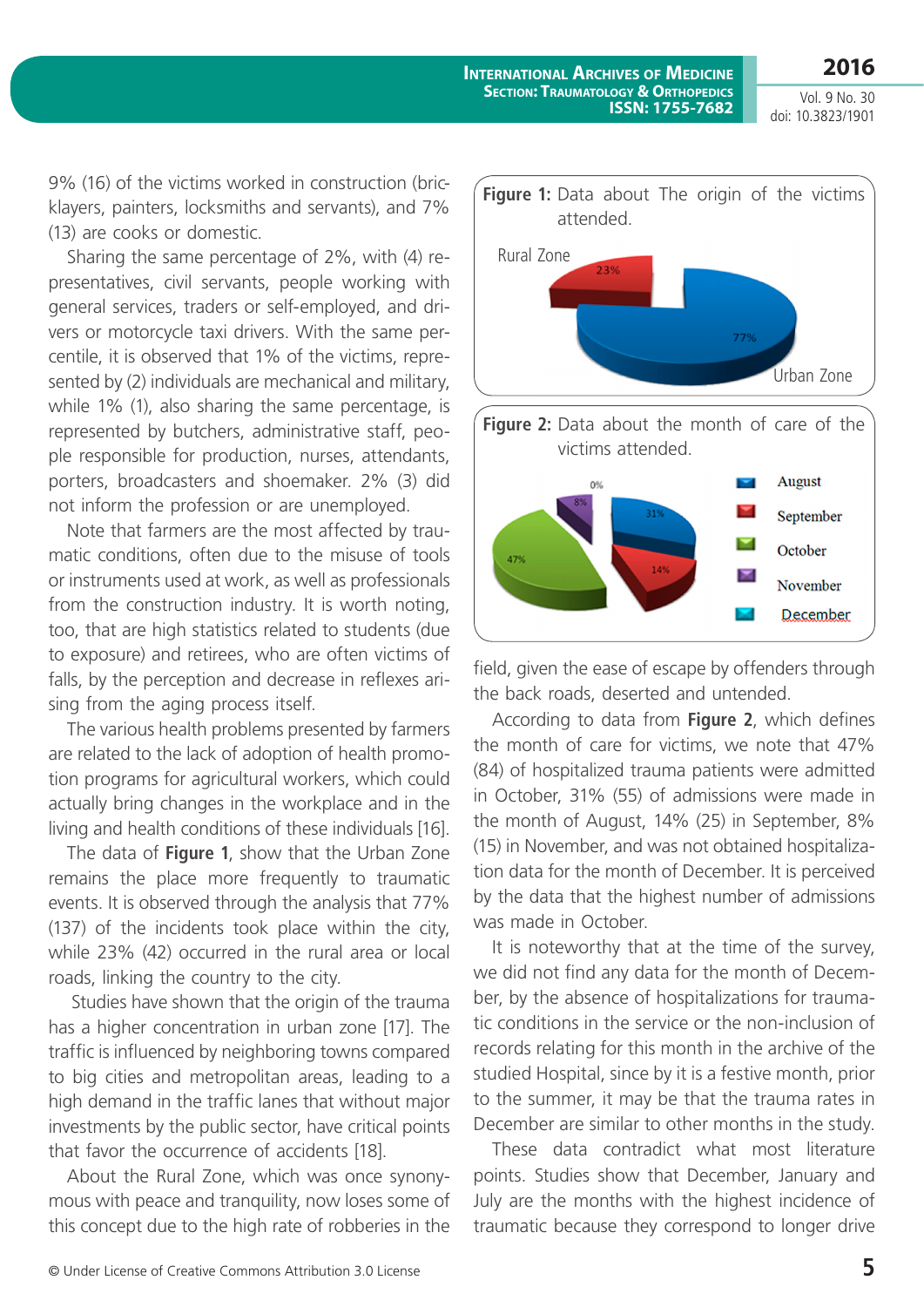on highways due to the completion of the year, the largest movement of people due to the time of school vacations and festivities.

Thus, it was observed by the study, that in the state of Paraiba, the highest admission rate and hospitalization for trauma happens in October.

Analyzing the data in **Table 2**, it was concluded that 20% (36) of trauma victims were attended on Monday, 16% (29) were met on Sunday, 15% (27) were met on Saturday, as well as Friday, 12% (22) were met on Tuesday, and share the same percentage of 11% (19) on Wednesday and Thursday.

Given these results, we can see that Monday is the day of week that receives more victims of accidents, due to the increased rate of accidents that begins on Friday and lasts throughout the weekend.

This result differs from the literature, saying that the weekend is the period that people are off from work and school activities, resulting in greater traumatic incidence due to high movement in the streets, to the increased flow in traffic associated with alcohol consumption and drug use.

 The Monday is the third day of the week that more reported injuries, being behind only Saturday and Sunday. Therefore, according to the study done in Paraíba, this shows that the traumas are accumulated throughout the weekend and reach the peak of incidence on Monday [19].

It was observed that 40% (72) of the victims suffered the accident in the period comprising of 18:01 to 24:00, as 33% (59) of the victims suffered the accident among the 12:01 and 18:00 22% (40) in the range from 06:00 to 12:00, and 5% (8) between 00:01 to 05:59.

Note that most of the accidents happened in the time of the evening, including the hours of 18:01 to 24h00min, period in low light, which can lead to falls in the elderly; the most hazardous time in the streets, susceptible to robberies, interpersonal violence, which can lead to injuries with knives and fire, as well as the time referring to the end of the **Table 2.** Data relating to the week of care victims.

| Socio-demographic characteristics |     |               |  |  |
|-----------------------------------|-----|---------------|--|--|
| <b>Specifications</b>             | F   | $\frac{9}{6}$ |  |  |
| Weekly Day of Care                |     |               |  |  |
| Monday                            | 36  | 20            |  |  |
| Tuesday                           | 22  | 12            |  |  |
| Wednesday                         | 19  | 11            |  |  |
| Thursday                          | 19  | 11            |  |  |
| Friday                            | 27  | 15            |  |  |
| Saturday                          | 27  | 15            |  |  |
| Sunday                            | 29  | 16            |  |  |
| Total                             | 179 | 100           |  |  |
| Source: Research data, in 2015    |     |               |  |  |

**Table 3.** Data referring for the diagnosis of victims assisted.

| Socio-demographic characteristics                                                              |          |               |  |  |
|------------------------------------------------------------------------------------------------|----------|---------------|--|--|
| <b>Specifications</b>                                                                          | F        | $\%$          |  |  |
| Diagnosis of Victims                                                                           |          |               |  |  |
| <b>TEC</b>                                                                                     | 14       | 8             |  |  |
| Face Trauma                                                                                    | 18       | 10            |  |  |
| Trm                                                                                            | $\Omega$ | $\Omega$      |  |  |
| Chest Trauma                                                                                   | 3        | 2             |  |  |
| Abdominal Trauma                                                                               | 3        | $\mathcal{L}$ |  |  |
| Trauma In Extremities                                                                          | 120      | 67            |  |  |
| <b>Burns</b>                                                                                   | $\Omega$ | $\cap$        |  |  |
| Polytrauma                                                                                     | 21       | 11            |  |  |
| Total                                                                                          | 179      | 100           |  |  |
| $\sim$ $\sim$ $\sim$ $\sim$ $\sim$ $\sim$ $\sim$ $\sim$<br>$\cdot$ $\sim$ $\sim$ $\sim$ $\sim$ |          |               |  |  |

Source: Research data, in 2015

day, where there is an increase in traffic, pedestrian circulation, back of students of schools and etc.

The high number of injuries early in the evening from 18:01 to 24:00, in this study are similar to the findings of Stocco [20] pointing to fatigue in the evening and the elevation of the flow of vehicles as factors that increase the number of accidents and victims.

Other factors were also associated with a higher number of accidents and victims in this period, as the variation of visibility limited by the scope of ve-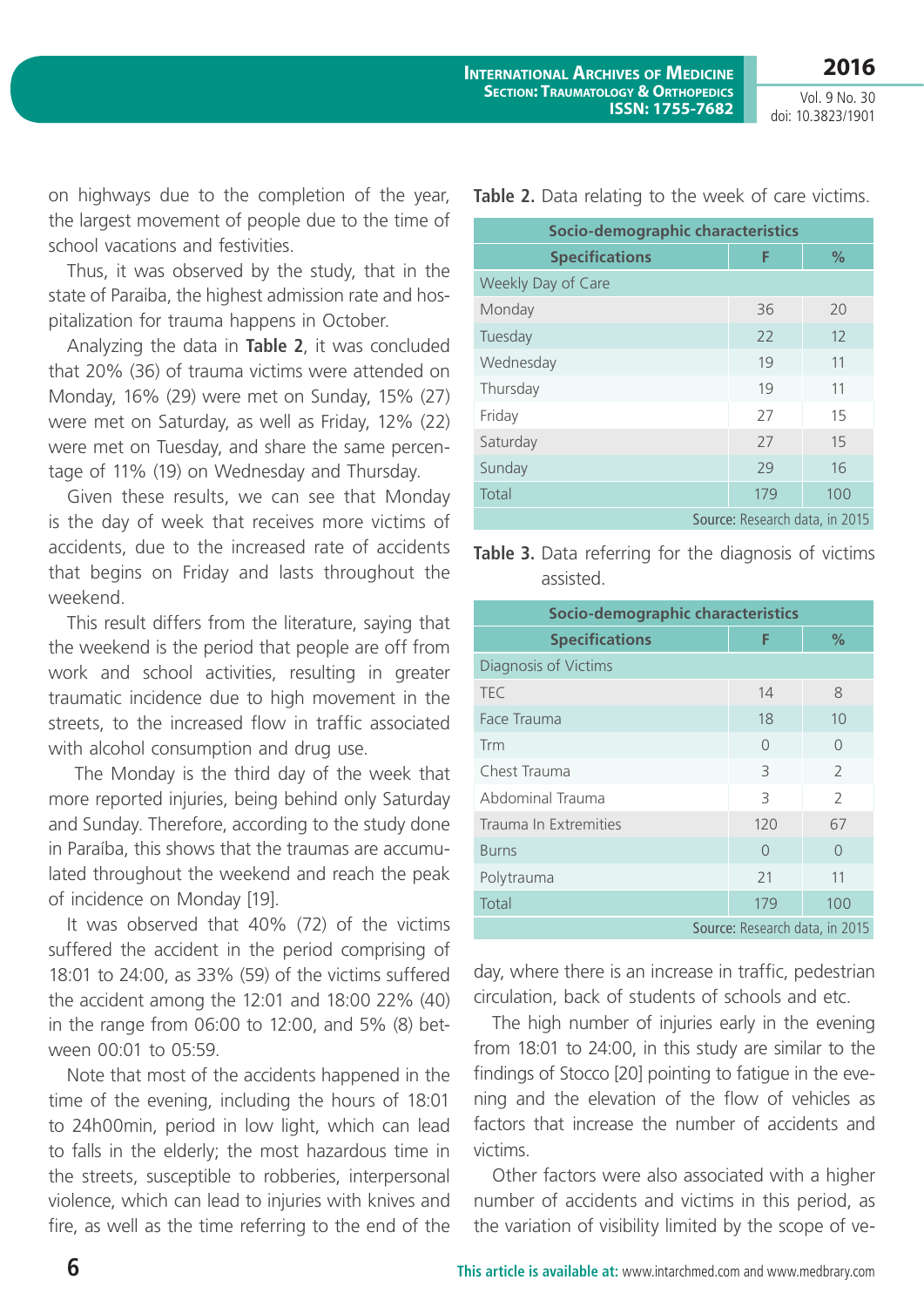**International Archives of Medicine SECTION: TRAUMATOLOGY & ORTHOPEDICS ISSN: 1755-7682**

Vol. 9 No. 30 doi: 10.3823/1901

**2016**

hicle headlights, use of dark clothing by pedestrians, vehicles flagged and small contrasts with the environment, high speeding, disregarding traffic signals and use of alcohol or drugs [21].

Regarding the diagnosis of victims, analyzed by **Table 3**, shows that 67% (120) of the injuries were in extremities (fractures in arms and legs). It is well known and rather satisfactory, the few 11% (21) multiple trauma, what surprises the expectation of results. Already, the 10% (18) of the face of trauma exceed 8% (14) of the EC Treaty.

By the time, the trauma of Chest and Abdominal share the same percentile of 2%, with (03) cases, and finally, the TRM and the burns, that were not mentioned during the data collection.

It is clear the high index of Trauma on the extremities, with the highest prevalence in the elderly and farmers, which are often caused by simple falls or improper use of sharp tools and heavy machinery. Thus, it sees the need for attention mainly directed to this listing.

Trauma in extremities, though common in victims of trauma, rarely present risk of immediate death. It may present a risk when associated with blood loss. It is often found in day-to-day, and generally is not severe, but it can cause shock, damage to blood vessels and nerves, the most common causes of automobile accidents, falls and sports injuries [4].

It is emphasized the importance of these injuries, because although alone may not be life risk to the rough, on the other hand, are responsible for most of the assets and, consequently, the loss of functional independence of these people, even if temporary. Considering, also the most prevalent type of injury among the elderly [22].

Compared and analyzing the TBI and Fractures of face numbers, the traumatic brain injury (TBI) is the main determinant of morbidity, disability and mortality in the types of trauma. The severe TBI is associated with a 30% to 70% mortality rate, and recovery of the survivors is marked by severe neurological sequel and a greatly impaired quality of life [23].

Vehicle accidents are the most common causes of TBI, especially in adolescents and young adults. Falls are responsible for the second largest group of injuries and are more common in pediatric and geriatric groups. In some places, injuries by firearms cause more TBI than automobile accidents[24].

The study about the epidemiology of TBI realized in 2013 proved to be very relevant. In it, there was a lot of studies done in the Northeast and in-hospital level, where it was observed that most cases of TBI in all ages were victims of falling, contrary to what was thought to be by Traffic accident. The most affected age group was between 21 and 60 years. More than 50% of traffic accident victims who had TBI did not make the use of IPE, this fact leads us to infer that it is extremely important to use them [25].

### **Final Considerations**

The study resulted in very relevant data, since the epidemiology of trauma victim in this population is not consistent with the other national studies, witch show victims every time younger, usually presenting TBI, admitted in festive time and on weekends.

However, with regard to the data analyzed in the work, it was observed that the trauma predominates in male persons, aged over 40 years, rural workers, despite the accidents occur mostly in urban areas, with large plot admitted after trauma to extremities, skull and face. It showed a higher number of incidents in October, featuring Monday, with the highest number of admissions and hospitalizations, usually comprising the evening hours of 18:01 to 24:00.

The regional reality is directly reflected in the high cost to the city, to society and to the Unified Health System. Underscoring although that many of these injuries could be prevented and avoided spending. Therefore, it sees the need for greater attention on the elderly and farm workers to be more susceptible to trauma, not only by traffic accidents and violence, but also, and mainly, by workplace accidents.